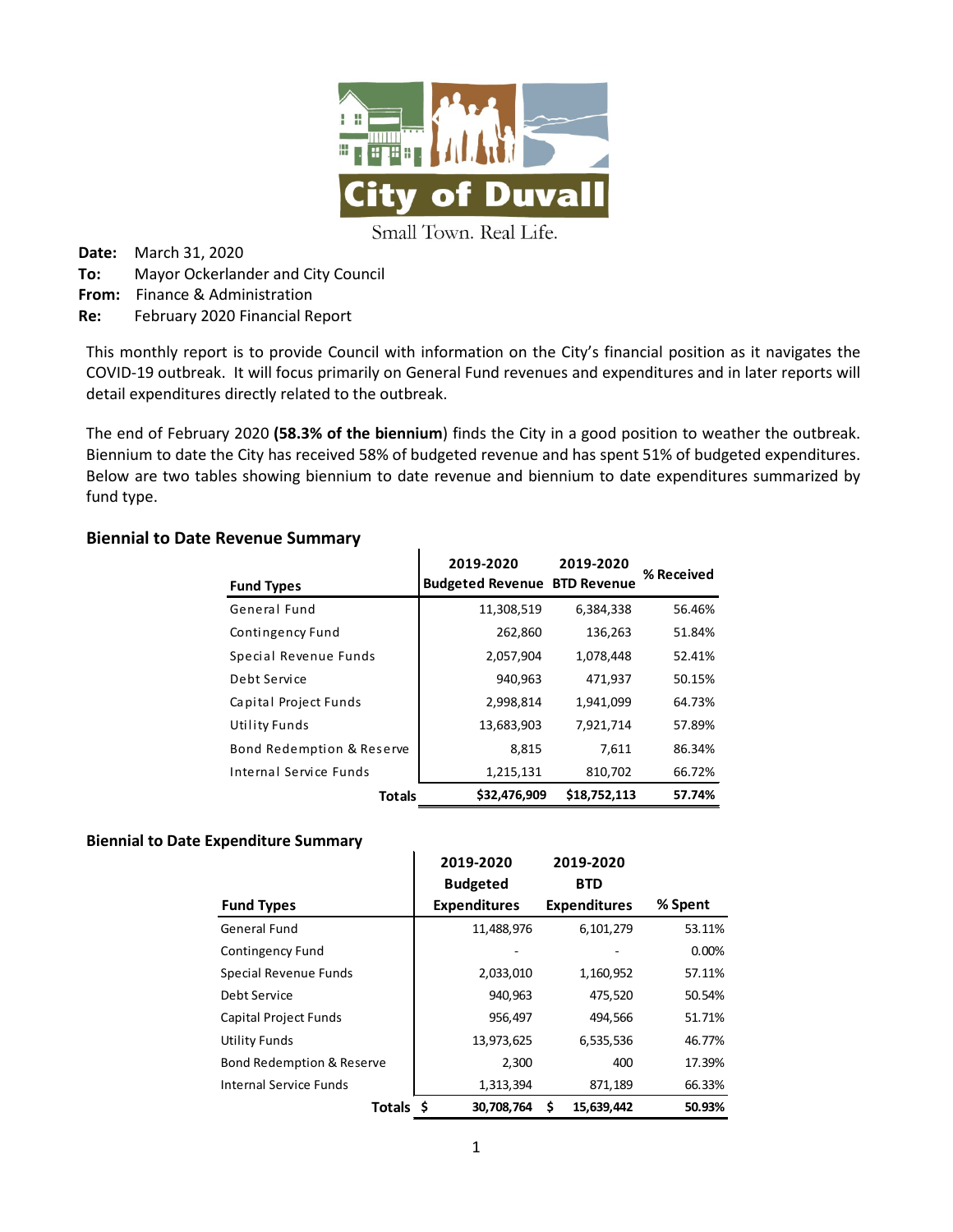## **General Fund Revenues**

The City receives 72% of its General Fund revenues from **taxes**. As of the end of February 2020, 56.7% of budgeted tax revenue had been received. **Property tax** is the General Fund's largest and most reliable source of revenue. Most property tax payments are made in April/May or October/November. If property tax is removed from General Fund tax revenue, 61.1% of budgeted tax revenues have been received:

| <b>Total GF Tax Revenue</b>       | \$8,172,421   | \$4,631,106 | \$3,541,315 | 56.7%          | \$457,655        | \$485,160        | 6%           |
|-----------------------------------|---------------|-------------|-------------|----------------|------------------|------------------|--------------|
| Total GF Tax w/o Property Tax     | \$4,982,780   | \$3,043,573 | \$1,939,207 | 61.1%          | \$444,989        | \$468,525        | 5%           |
| Leasehold Excise Tax              | \$2,000       | \$834       | \$1,166     | 41.7%          | \$187            | \$140            | $-25%$       |
| <b>Gambling Tax</b>               | \$12,400      | \$18,099    | -\$5,699    | 146.0%         | \$2,329          | \$6,081          | 161%         |
| Interfund Utility Tax - Storm     | \$153,500     | \$90,954    | \$62,546    | 59.3%          | \$12,741         | \$13,237         | 4%           |
| <b>Business Tax - Telephone</b>   | \$260,000     | \$123,235   | \$136,765   | 47.4%          | \$21,577         | \$18,668         | $-13%$       |
| <b>Business Tax - TV Cable</b>    | \$125,000     | \$64,796    | \$60,204    | 51.8%          | \$11,640         | \$4,886          | -58%         |
| <b>Business Tax - Garbage</b>     | \$205,000     | \$133,657   | \$71,343    | 65.2%          | \$18,842         | \$19,177         | 2%           |
| Interfund Utility Tax - Sewer     | \$494,000     | \$294,331   | \$199,669   | 59.6%          | \$41,174         | \$42,763         | 4%           |
| <b>Business Tax - Natural Gas</b> | \$303,000     | \$147,804   | \$155,196   | 48.8%          | \$28,016         | \$32,885         | 17%          |
| Interfund Utility Tax - Water     | \$423,000     | \$224,201   | \$198,799   | 53.0%          | \$27,528         | \$28,500         | 4%           |
| <b>Business Tax - Electricity</b> | \$555,000     | \$322,612   | \$232,388   | 58.1%          | \$54,389         | \$53,840         | $-1%$        |
| Sales Tax-Crim Justice-LOCAL      | \$399,930     | \$283,470   | \$116,460   | 70.9%          | \$41,663         | \$43,186         | 4%           |
| Local Retail Sales & Use Taxes    | \$2,049,950   | \$1,339,582 | \$710,368   | 65.3%          | \$184,902        | \$205,162        | 11%          |
| <b>Total GF Property Tax</b>      | \$3,189,641   | \$1,587,533 | \$1,602,108 | 49.8%          | \$12,666         | \$16,636         | 31%          |
| Real & Personal Property Taxes    | \$2,451,561   | \$1,219,586 | \$1,231,975 | 49.7%          | \$12,666         | \$16,636         | 31%          |
| Property Taxes - Levy Lid Lift    | \$738,080     | \$367,947   | \$370,133   | 49.9%          |                  |                  |              |
|                                   | <b>Budget</b> | Actual      | Remaining   | %<br>Collected | Thru Feb<br>2019 | Thru Feb<br>2020 | $%$ $\Delta$ |
|                                   |               |             |             |                |                  |                  |              |

#### **General Fund Tax Revenue**

The General Fund's second largest source of revenue is **utility tax.** Revenue from utility tax is generally stable, but taxes on natural gas, electricity and water are affected by weather. Biennium to date, the City has collected 55.7%, or \$1,401,589, of budgeted utility tax. Utility tax from cable tv and telephone is lower than budgeted possibly from the move to subscription-based entertainment and from lower cost mobile phone plans.

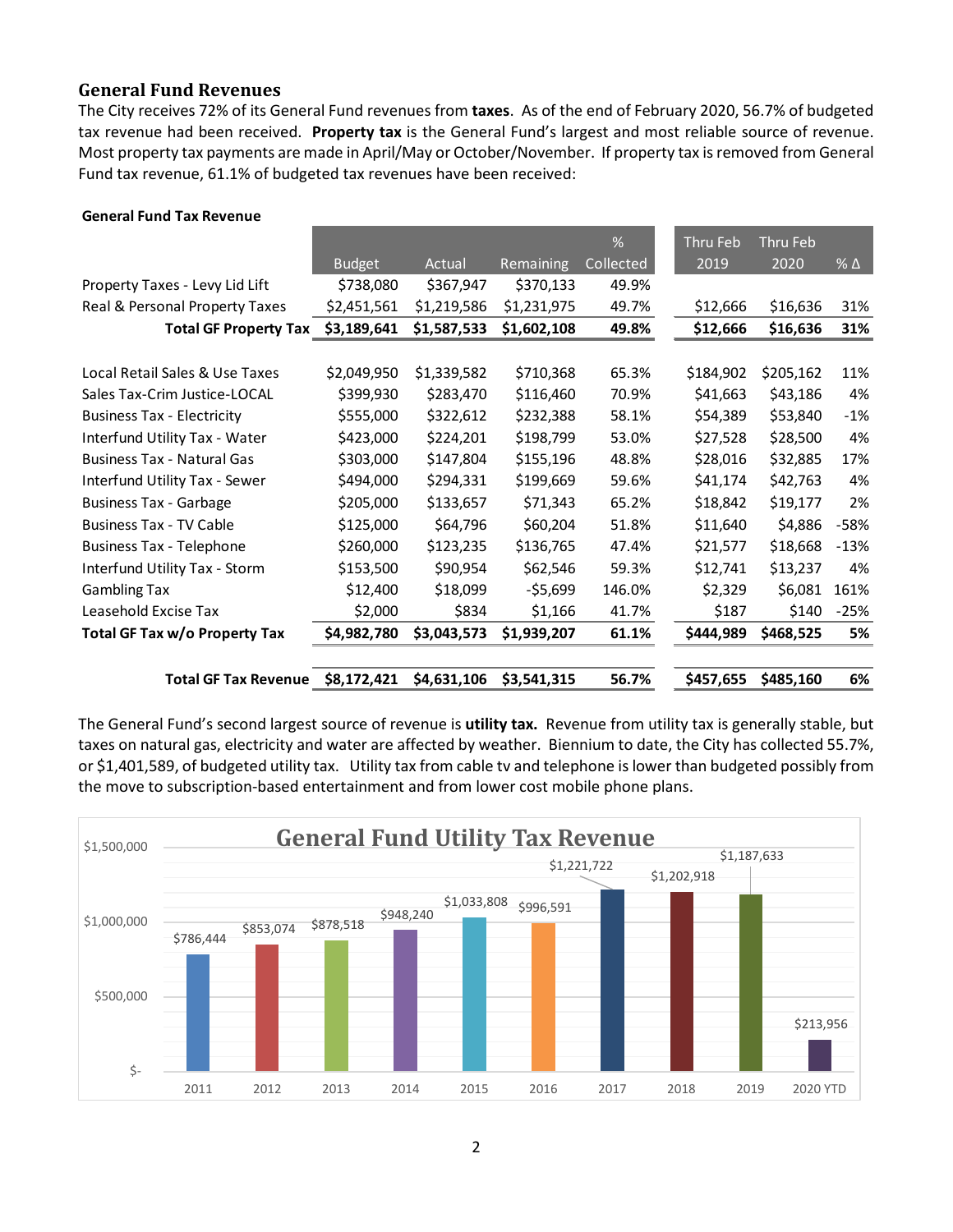**Sales tax** is the General Fund's third largest source of revenue. The City receives sales tax revenue two months after it is collected by businesses, so the economic impact of the COVID-19 outbreak won't be seen until April or May of 2020. Below is a chart that shows total sales tax collected as of February each year and year to date.



The City's largest source of sales tax revenue comes from **retail trade**. Retail trade includes grocery, which is a category that should see a boost from the COVID-19 outbreak and may offset some of the loss of tax revenue from other retail stores. **Construction** is the City's second largest source of sales tax and will be closely monitored during the outbreak. **Accommodation and food services**, which includes restaurants and bars, is the third largest source of sales tax revenue in the City and along with construction, may be the category that is most impacted by the COVID-19 outbreak.

2020 Jan - Feb vs. 2019 Jan - Feb Sales Tax by NAICS Category

|                                               | <b>Through Feb</b> |                |              | <b>Through Feb</b> |                |          |          |
|-----------------------------------------------|--------------------|----------------|--------------|--------------------|----------------|----------|----------|
| NAICS_Code_Name                               |                    | 2019           |              | 2020               |                | Δ        | Δ%       |
| Retail Trade                                  | \$                 | 68,238         | \$           | 78,977             | $\mathfrak{L}$ | 10,739   | 15.7%    |
| Construction                                  | \$                 | 40,203         | \$           | 53,080             | \$             | 12,876   | 32.0%    |
| <b>Accommodation &amp; Food Services</b>      | \$                 | 17,799         | \$           | 19,660             | \$             | 1,861    | 10.5%    |
| Admin & Support of Waste Mgmt & Remedial Svcs | \$                 | 14,042         | \$           | 17,053             | \$             | 3,011    | 21.4%    |
| Information/Communication                     | \$                 | 8,022          | $\mathbb{S}$ | 8,169              | $\mathfrak{D}$ | 147      | 1.8%     |
| Wholesale Trade                               | \$                 | 7,829          | \$           | 7,721              | \$             | (108)    | $-1.4%$  |
| Other Services (except Public Administration) | \$                 | 6,764          | \$           | 5,575              | \$             | (1, 189) | $-17.6%$ |
| Professional, Scientific, & Technical Svcs    | \$                 | 4,809          | \$           | 5,559              | \$             | 750      | 15.6%    |
| Manufacturing                                 | \$                 | 4,657          | \$           | 3,147              | \$             | (1, 511) | $-32.4%$ |
| Real Estate & Rental & Leasing                | \$                 | 2,241          | \$           | 2,744              | \$             | 503      | 22.4%    |
| Finance                                       | \$                 | 2,128          | \$           | 2,036              | \$             | (92)     | $-4.3%$  |
| <b>Miscellaneous</b>                          | \$                 | 4,173          | \$           | 1,293              | \$             | (2,880)  | $-69.0%$ |
| <b>Utilities</b>                              | \$                 | 479            | \$           | 1,007              | \$             | 528      | 110.2%   |
| <b>Educational Services</b>                   | \$                 | 447            | \$           | 465                | \$             | 18       | 4.0%     |
| Arts, Entertainment, & Recreation             | \$                 | 4,199          | \$           | 268                | \$             | (3,931)  | $-93.6%$ |
| Agriculture, Forestry, Fishing & Hunting      | \$                 | 268            | \$           | 167                | \$             | (101)    | $-37.7%$ |
| Health Care & Social Assistance               | \$                 | 162            | \$           | 93                 | \$             | (69)     | $-42.6%$ |
| Transportation & Warehousing                  | \$                 | 57             | \$           | 85                 | \$             | 29       | 50.9%    |
| Management of Companies & Enterprises         | \$                 | $\overline{2}$ | \$           | 21                 | \$             | 18       | 900.0%   |
| <b>Public Administration</b>                  | \$                 | 6              | \$           | 5                  | \$             |          | 0.0%     |
| <b>Total</b>                                  | \$                 | 186,525        | \$           | 207,125            | \$             | 20,599   | 11.0%    |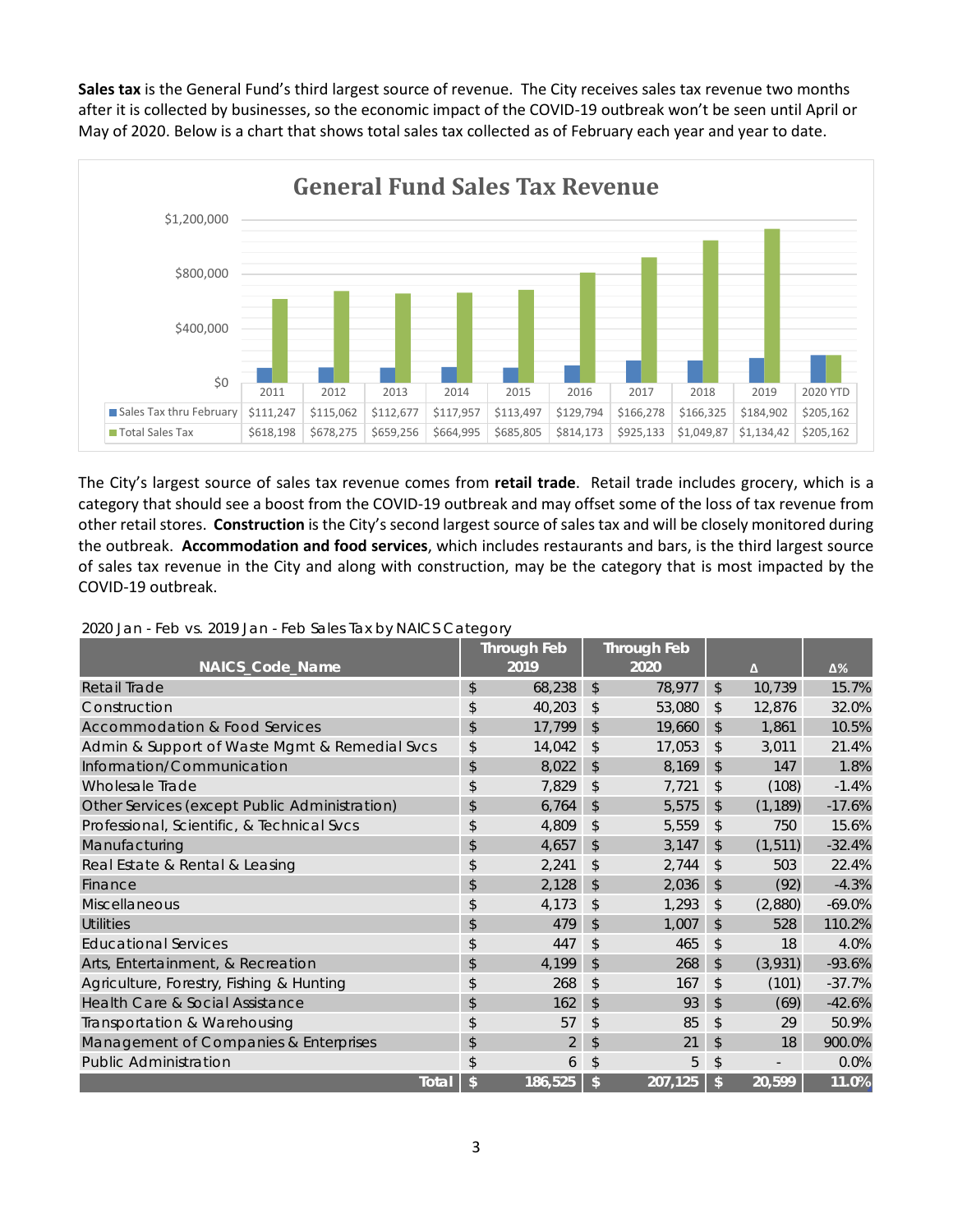8% of budgeted General Fund revenue comes from **licenses and permits**. At the end of February 2020, the City had received 60% of budgeted revenue:

|                                        |               |           |                     | $\overline{\%}$ | Thru Feb Thru Feb |               |               |
|----------------------------------------|---------------|-----------|---------------------|-----------------|-------------------|---------------|---------------|
|                                        | <b>Budget</b> | Actual    | Remaining Collected |                 | 2019              | 2020          | $% \Delta$    |
| <b>Fireworks Permits</b>               | \$400         | \$200     | \$200               | 50.0%           | \$0               | \$0           |               |
| Fire Permits-Operational/Other         | \$5,250       | \$0       | \$5,250             | 0.0%            | \$0               | \$0           |               |
| <b>Special Events Permits</b>          | \$2,000       | \$1,325   | \$675               | 66.3%           | \$0               | \$75          |               |
| Franchise Fees - Cable TV              | \$86,000      | \$52,892  | \$33,108            | 61.5%           | \$23,613          | \$23,156      | $-2\%$        |
| Franchise Fees - Garbage               | \$268,000     | \$168,490 | \$99,510            | 62.9%           | \$11,594          | \$9,475 -18%  |               |
| <b>Business Licenses &amp; Permits</b> | \$84,000      | \$45,151  | \$38,849            | 53.8%           | \$8,259           | \$7,228 -12%  |               |
| <b>Building Permit Fees</b>            | \$469,480     | \$289,797 | \$179,683           | 61.7%           | \$8,636           | \$50,630 486% |               |
| Permit Fee IT Surcharge                | \$74,000      | \$35,328  | \$38,672            | 47.7%           | \$3,505           | \$6,821       | 95%           |
| <b>Concealed Weapons Permit Fees</b>   | \$3,500       | \$2,007   | \$1,493             | 57.3%           | \$532             |               | $$261 - 51\%$ |
| <b>Total GF Licenses &amp; Permits</b> | \$992,630     | \$595,190 | \$397,440           | 60.0%           | \$56,139          | \$97,647      | 74%           |

#### **General Fund Licensing and Permit Revenue**

Revenue from **charges for services** is 6.8% of the General Fund budget. As of the end of February, the City had received 75.2% of budgeted charges for services:

#### **General Fund Charges for Services Revenue**

|                                        |               |           |            | %         | Thru Feb | Thru Feb  |            |
|----------------------------------------|---------------|-----------|------------|-----------|----------|-----------|------------|
|                                        | <b>Budget</b> | Actual    | Remaining  | Collected | 2019     | 2020      | % $\Delta$ |
| Admin Fee-School/Rd/Park Imp           | \$7,350       | \$3,055   | \$4,295    | 42%       | \$65     | \$715     | 1000%      |
| Admin Fee - Cell Tower Leases          | \$5,950       | \$8,216   | $-52,266$  | 138%      | \$0      | \$371     |            |
| Sale of Maps & Publications            | \$200         | \$106     | \$94       | 53%       | \$0      | \$0       |            |
| Engineering Fees & Charges             | \$140,000     | \$149,917 | $-59,917$  | 107%      | \$28,223 | \$26,767  | -5%        |
| Admin Fee - Alcohol Use App            | \$0           | \$100     | $-5100$    |           | \$0      | \$25      |            |
| Law Enforcement Services               | \$0           | \$340     | $-$ \$340  |           | \$0      | \$0       |            |
| RSD School Officer                     | \$80,000      | \$42,588  | \$37,412   | 53%       | \$83     | \$417     | 400%       |
| <b>Bldg Inspection Fees</b>            | \$3,000       | \$2,833   | \$167      | 94%       | \$0      | \$0       |            |
| Animal Control & Shelter Servi         | \$0           | \$1,683   | $-51,683$  |           | \$0      | \$0       |            |
| <b>Planning Deposits</b>               | \$0           | \$3,000   | $-53,000$  |           | \$0      | $-51,823$ |            |
| Zoning, Subdivision, Dvlp Fees         | \$120,000     | \$192,471 | $-572,471$ | 160%      | \$64,374 | \$20,364  | -68%       |
| Fire Plan Review & Inspections         | \$60,000      | \$5,059   | \$54,941   | 8%        | \$293    | \$357     | 22%        |
| <b>Plan Check Fees</b>                 | \$325,000     | \$153,995 | \$171,005  | 47%       | \$3,141  | \$26,824  | 754%       |
| <b>Stage Sponsorship Fees</b>          | \$0           | \$5,000   | $-55,000$  |           | \$0      | \$0       |            |
| Summerstage Sponsor Fees               | \$30,000      | \$11,461  | \$18,539   | 38%       | \$1,666  | \$0       | $-100%$    |
| <b>GF Charges for Services Revenue</b> | \$771,500     | \$579,823 | \$191,677  | 75.2%     | \$97,845 | \$74,016  | $-24.4%$   |

### General Fund Expenditures

The City spent 53% of budgeted biennial General Fund expenditures as of February 29, 2020. See the following page for breakout by department and by category.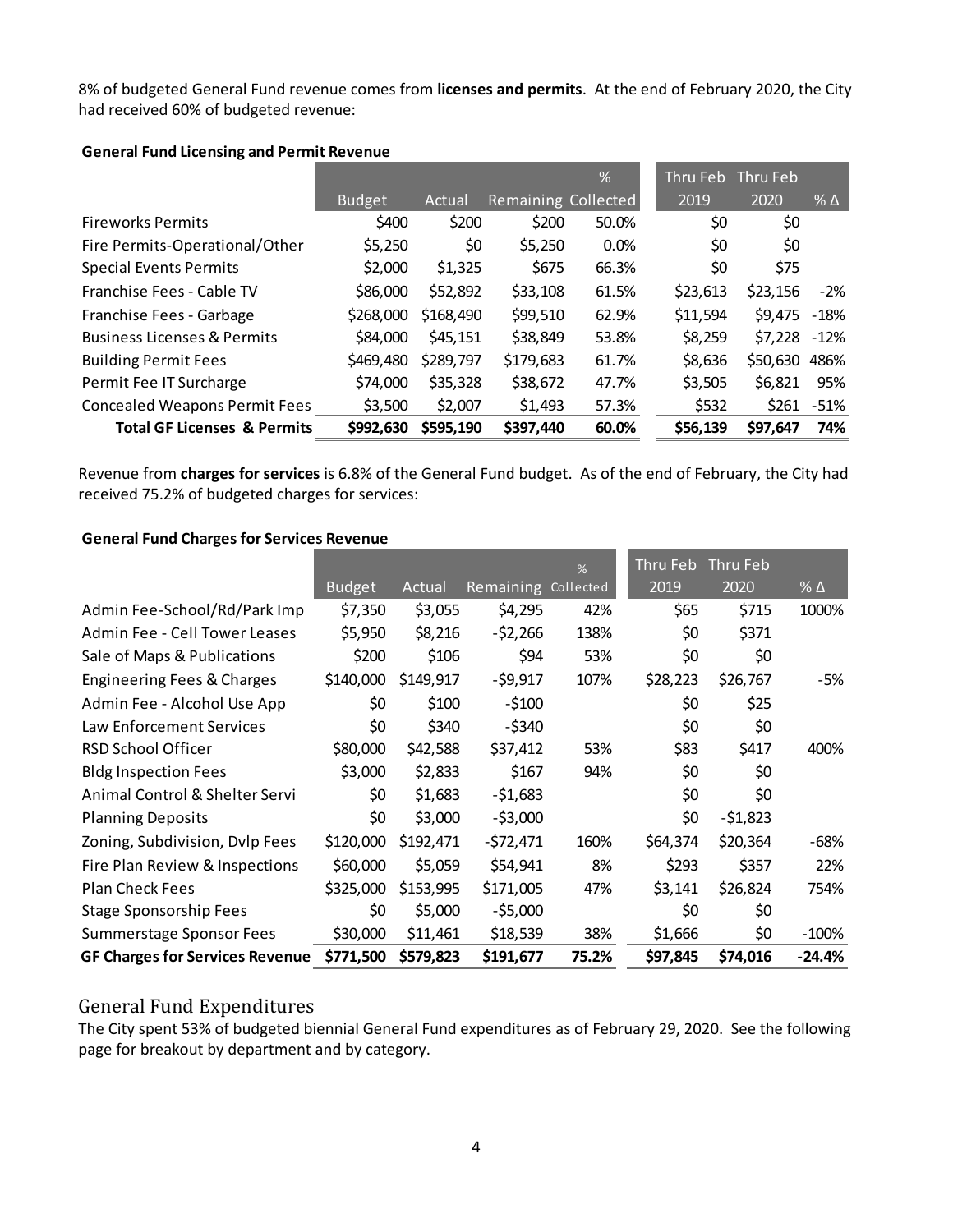## **General Fund Budget vs Actual**

|                               |    | 2019-2020     |   | 2/29/2020         |       | Thru Feb  | <b>Thru Feb</b> |        |
|-------------------------------|----|---------------|---|-------------------|-------|-----------|-----------------|--------|
| <b>Revenues</b>               |    | <b>Budget</b> |   | <b>BTD Actual</b> | BTD % | 2019      | 2020            | % Δ    |
| <b>Beginning Fund Balance</b> | Ś  | 2,132,480     |   | 2,132,480         | 100%  |           |                 |        |
| Taxes                         | \$ | 8,172,421     |   | 4,631,106         | 57%   | 457,655   | 485,160         | 6%     |
| Licenses & Permits            | \$ | 992,630       |   | 595,190           | 60%   | 56,139    | 97.647          | 74%    |
| Intergov. Revenues            | \$ | 383,557       |   | 199,149           | 52%   | 13.310    | 21.357          | 60%    |
| Charges for Goods & Serv.     | \$ | 771,500       |   | 578,140           | 75%   | 97,845    | 74,016          | $-24%$ |
| Fines & Penalties             | \$ | 106,900       |   | 40,890            | 38%   | 6,915     | 3,650           | $-47%$ |
| Miscellaneous Revenues        | \$ | 117.941       |   | 139.614           | 118%  | 13.250    | 36,924          | 179%   |
| Other                         |    | 763,570       |   | 200,250           | 26%   |           |                 |        |
| Total Revenues \$             |    | 11,308,519    |   | 6,384,338         | 56%   | \$645.114 | \$718,754       | 11%    |
| Total w/ Rog Eund Ralanco     | ¢  | 12.440.000    | ċ | <b>0 E16 010</b>  |       |           |                 |        |

**Total w/ Beg Fund Balance \$ 13,440,999 \$ 8,516,818**

|                                  | 2019-2020     |     | 2/29/2020         |      | Thru Feb |          | <b>Thru Feb</b> |           |
|----------------------------------|---------------|-----|-------------------|------|----------|----------|-----------------|-----------|
| <b>Expenditures by Dept.</b>     | <b>Budget</b> |     | <b>BTD Actual</b> | BTD% |          | 2019     | 2020            | % Δ       |
| Legislative                      | \$<br>214,050 | Ś.  | 105,084           | 49%  | \$       | 27,968   | Ś.<br>21,446    | $-23%$    |
| Executive                        | 209,450       |     | 120,676           | 58%  |          | 36,438   | 9,095           | $-75%$    |
| <b>Community Events</b>          | 61,650        |     | 9,292             | 15%  |          | 61       | 2               | $-97%$    |
| Finance Dept.                    | 691,870       |     | 380,957           | 55%  |          | 64,383   | 53,150          | $-17%$    |
| Planning Dept.                   | 807,348       |     | 519,347           | 64%  |          | 108,941  | 66,058          | -39%      |
| <b>Building Dept.</b>            | 619,345       |     | 342,254           | 55%  |          | 35,100   | 67,662          | 93%       |
| Police Dept.                     | 5,564,213     |     | 2,935,931         | 53%  |          | 397,074  | 419,615         | 6%        |
| Economic Development             | 26,000        |     | 11,483            | 44%  |          | 0        | 0               | 0%        |
| Recycling Dept.                  | 45,202        |     | 22,538            | 50%  |          | 107      | 0               | $-100%$   |
| Civil Service                    | 13,100        |     | 8,259             | 63%  |          | 670      | 698             | 4%        |
| Parks Dept.                      | 743,597       |     | 372,836           | 50%  |          | 65,574   | 52,934          | $-19%$    |
| <b>Cultural Commission</b>       | 80,400        |     | 40,358            | 50%  |          | 2,837    | 2,028           | $-29%$    |
| <b>City Mitigation Projects</b>  | 12,000        |     | 7,593             | 63%  |          | 0        | 4,297           | 42969700% |
| <b>Engineering Dept.</b>         | 431,261       |     | 232,082           | 54%  |          | 26,269   | 25,144          | -4%       |
| Fire                             | 65,250        |     | 12,752            | 20%  |          | 0        | 0               | 0%        |
| Non-Departmental                 | 1,904,240     |     | 987,077           | 52%  |          | 71,393   | 50,119          | $-30%$    |
| Total Expenditures \$            | 11,488,976    | \$  | 6,108,517         | 53%  |          | \$36,815 | \$772,247       | -8%       |
| Ending Fund Balance \$           | 1,952,023     | \$. | 2,408,300         |      |          |          |                 |           |
| Total Exp. & End Fund Balance \$ | 13,440,999    | \$. | 8,516,818         |      |          |          |                 |           |

|                                     | 2019-2020       |    | 2/29/2020         |                  | Thru Feb |             | <b>Thru Feb</b> |        |
|-------------------------------------|-----------------|----|-------------------|------------------|----------|-------------|-----------------|--------|
| <b>Expenditures by Category</b>     | <b>Budget</b>   |    | <b>BTD Actual</b> | BTD <sub>%</sub> | 2019     |             | 2020            | % Δ    |
| Salaries and Wages                  | \$<br>4,986,099 | \$ | 2,641,117         | 53%              | S.       | 385,419     | \$390,152       | 1%     |
| <b>Personnel Benefits</b>           | 2,072,507       |    | 1,030,381         | 50%              |          | 192,381     | 151,981         | $-21%$ |
| <b>Supplies</b>                     | 251,830         |    | 96.475            | 38%              |          | 6,290       | 14,192          | 126%   |
| <b>Services</b>                     | 3,224,157       |    | 1,849,603         | 57%              |          | 252,725     | 215,922         | $-15%$ |
| <b>Transfers Out</b>                | 939,883         |    | 469,942           | 50%              |          | 0           | 0               | 0%     |
| Capital Outlays                     | 14,500          |    | 21,000            | 145%             |          | $\Omega$    | 0               | 0%     |
| Total Expenditures \$               | 11,488,976      | S  | 6,108,517         | 53%              | s        | 836,815     | \$772,247       | -8%    |
| Ending Fund Balance \$              | 1,952,023       | s  | 2,408,300         |                  |          |             |                 |        |
| Total Exp. & End Fund Balance \$    | 13,440,999      | \$ | 8,516,818         |                  |          |             |                 |        |
| Rev. less Exp as of $02/29/2020$ \$ | $(180, 457)$ \$ |    | 275,820<br>5      |                  |          | \$(191,701) | \$ (53, 494)    |        |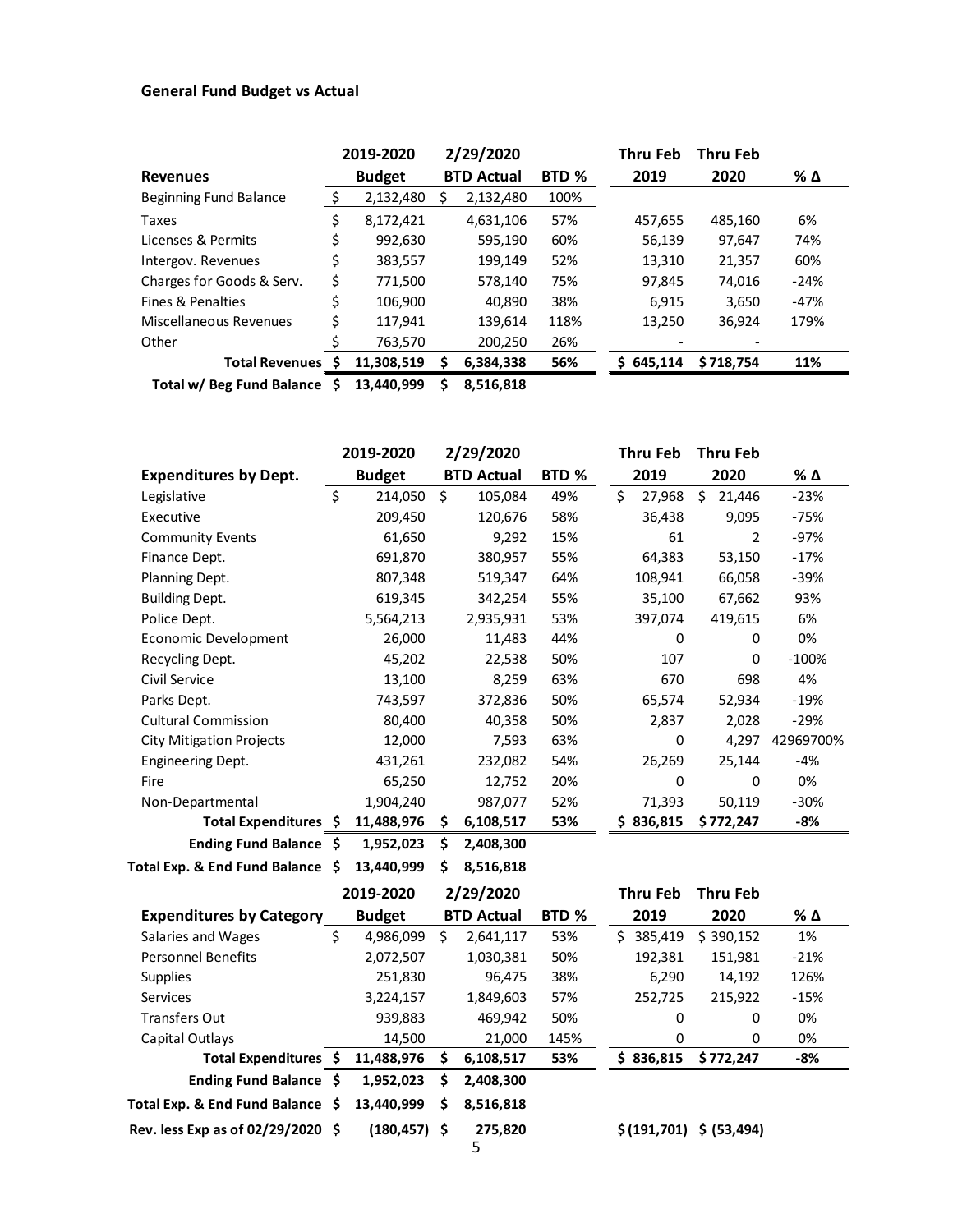## **Capital Funds**

The City has collected \$666,513 in **Real Estate Excise Tax (REET)** revenue as of February 2020, which is 60% of the \$1,111,500 budgeted for the biennium. \$80,375 was collected in January and February 2020.



The City did not collect any **Street or Park Impact Fees** in January and February of 2020 due to developer constructed park and street improvements. Biennium to date, 90% of the \$281,089 budgeted Park Impact Fees and 22% of the \$1,336,912 budgeted Street Impact Fees have been collected.



6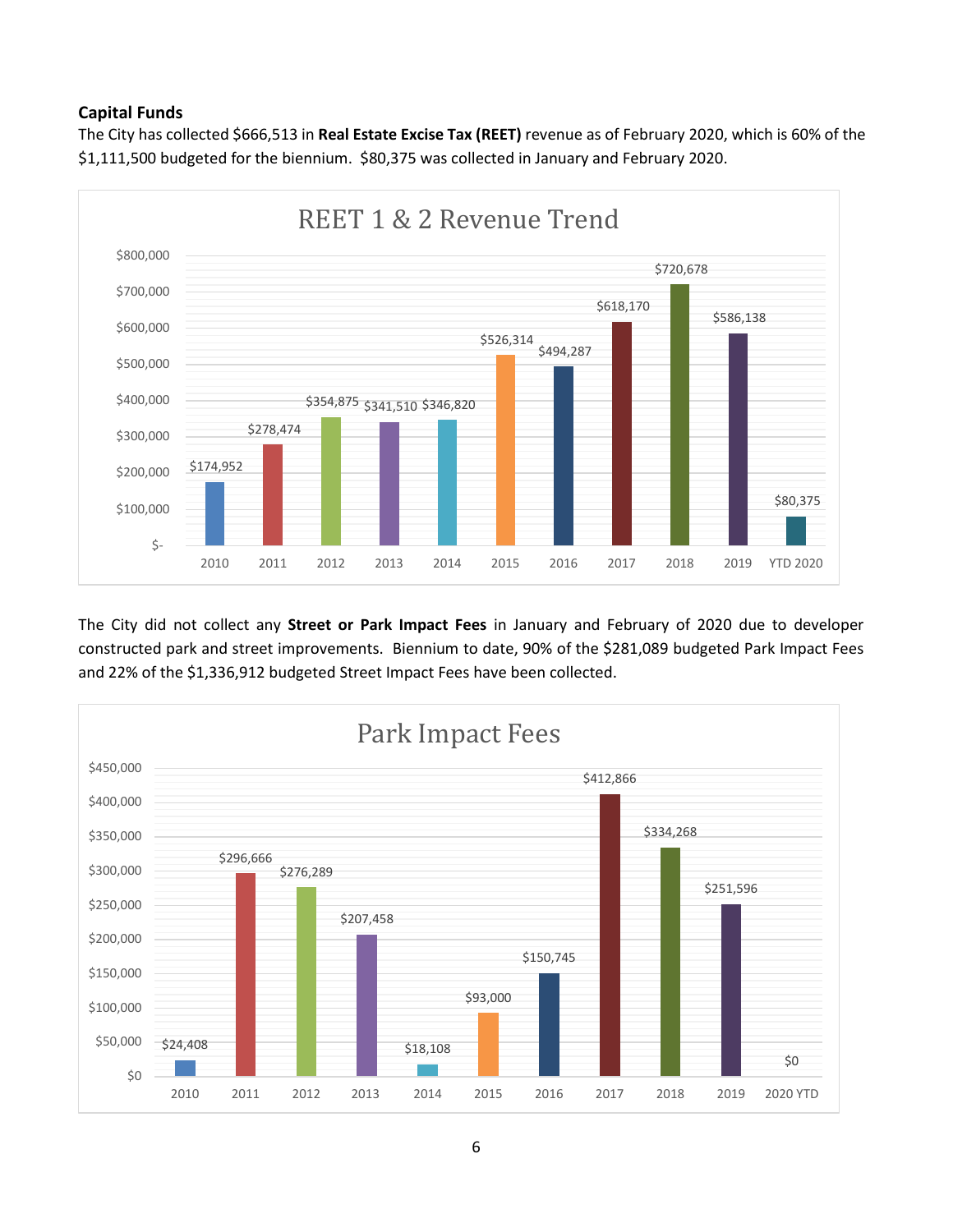

#### **Utility Funds**

Revenue from utility billing is reported on an accrual basis until the year end, when an adjusting entry is made to remove revenue that has been billed in December but will be received in January.

- 55.2%, or \$2,573,290, of budgeted **Water Fund** operating revenue was billed by the end of February 2020, and 53.7%, or \$2,364,331, of budgeted expenditures was spent.
- 64.3%, or \$3,220,590, of budgeted **Sewer Fund** operating revenue was billed by the end of February 2020, and 54.3%, or \$2,792,876, of budgeted expenditures was spent.
- 65.3%, or \$1,017,689, of budgeted **Storm Drainage Fund** operating revenue was billed by the end of February 2020, and 56.7%, or \$866,030, of budgeted expenditures was spent.

### **Utility Fund Budget to Actual Revenues and Expenditures**

|                            |               |             |             | %         | <b>Thru Feb</b> | Thru Feb  |              |
|----------------------------|---------------|-------------|-------------|-----------|-----------------|-----------|--------------|
|                            | <b>Budget</b> | Actual      | Remaining   | Collected | 2019            | 2020      | $%$ $\Delta$ |
| <b>Water Fund</b>          |               |             |             |           |                 |           |              |
| Revenue                    | \$4,661,304   | \$2,573,290 | \$2.088.014 | 55.2%     | \$429.141       | \$465.633 |              |
| Expenditures               | \$4,400,657   | \$2,364,331 | \$2,036,326 | 53.7%     | \$246.202       | \$216,598 | $-12%$       |
| <b>Sewer Fund</b>          |               |             |             |           |                 |           |              |
| Revenue                    | \$5.010.894   | \$3,220,590 | \$1,790,304 | 64.3%     | \$619,230       | \$654,286 |              |
| Expenditures               | \$5,140,196   | \$2,792,876 | \$2.347.320 | 54.3%     | \$375.874       | \$284.238 | $-24%$       |
| <b>Storm Drainage Fund</b> |               |             |             |           |                 |           |              |
| Revenue                    | \$1,557,860   | \$1,017,689 | \$540,171   | 65.3%     | \$191.615       | \$204.138 |              |
| Expenditures               | \$1,527,970   | \$866,030   | \$661,940   | 56.7%     | \$127.250       | \$100.454 | $-21%$       |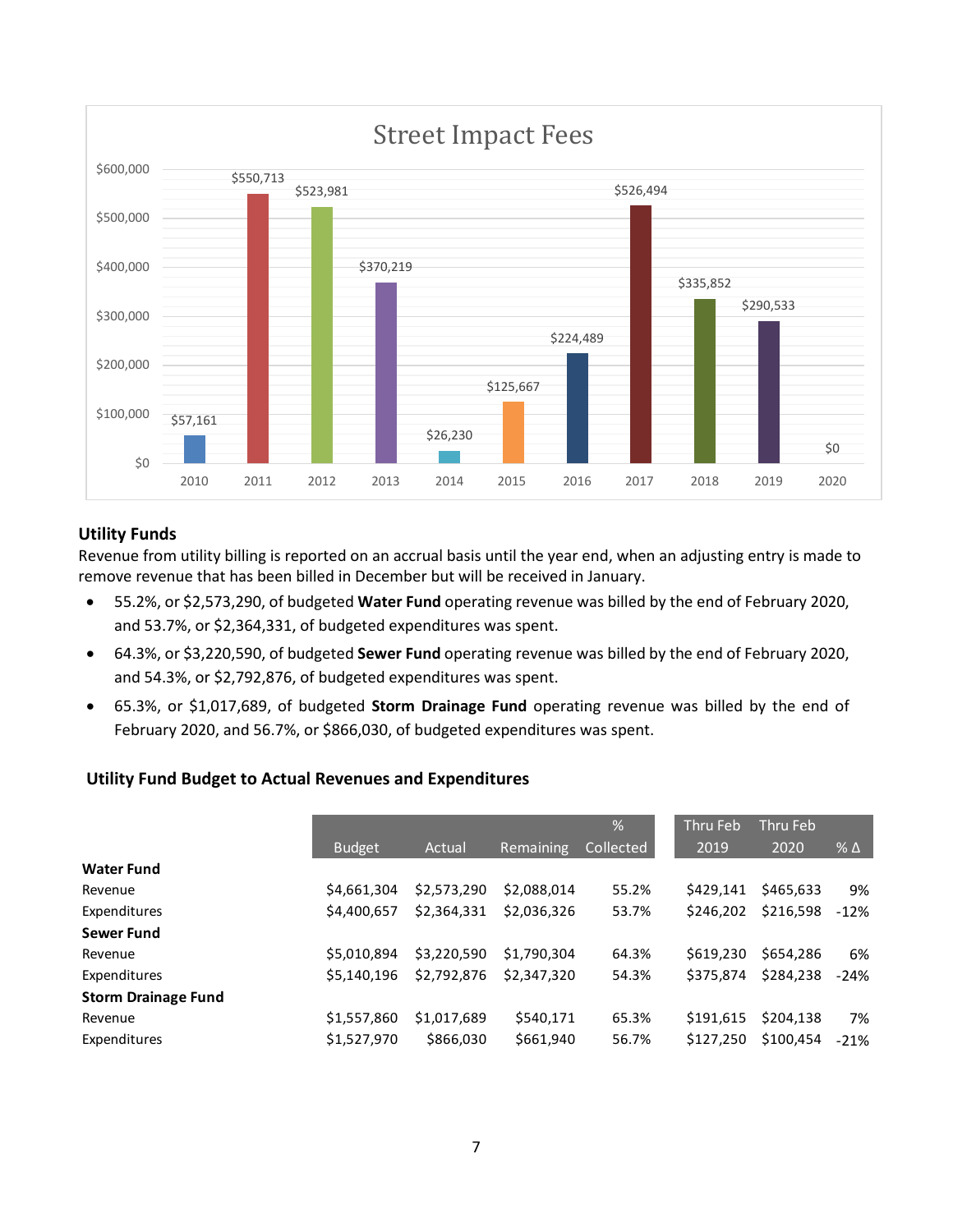### **Ending Fund Balance**

At the end of February 2020, the City had an ending fund balance of \$20,016,646, which is \$3,534,423 more than the beginning biennial fund balance, as shown in the table below, and \$1,766,278 higher than budgeted. Budget to actual expenditures and revenues for each fund can be found on the following two pages.

## **CITY OF DUVALL 2019-2020 REVENUE AND EXPENDITURE SUMMARY**

**Biennium to Date as of February 29, 2020**

|             |                                        | <b>Beginning</b>     |   |                 |     |                     |   | <b>Ending</b>       |                   |           |                     |
|-------------|----------------------------------------|----------------------|---|-----------------|-----|---------------------|---|---------------------|-------------------|-----------|---------------------|
| <b>Fund</b> | <b>Description</b>                     | <b>Fund Balance</b>  |   | <b>Revenues</b> |     | <b>Expenditures</b> |   | <b>Fund Balance</b> | <b>Net Change</b> |           |                     |
| 001         | <b>General Fund</b>                    | \$<br>$2,132,480$ \$ |   | 6,384,338       | \$. | $6,101,279$ \$      |   | 2,415,539 \$        | 283,059           | 419,322   | General             |
| 002         | <b>Contingency Fund</b>                | 231,954              |   | 136,263         |     |                     |   | 368,217             | 136,263           |           | Fund                |
| 101         | <b>Street Fund</b>                     | 177,846              |   | 908,799         |     | 1,031,491           |   | 55,154              | (122, 692)        |           | Special             |
| 106         | <b>Big Rock Ball Park Maintenance</b>  | 35,150               |   | 168,662         |     | 129,461             |   | 74,351              | 39,201            | (82, 503) | Revenue             |
| 107         | <b>Sensitive Areas Mitigation Fund</b> | 39,407               |   | 987             |     |                     |   | 40,395              | 987               |           | <b>Funds</b>        |
| 206         | 2016 LTGO - Main St Debt Svc           | 19,866               |   | 471,937         |     | 475,520             |   | 16,283              | (3, 582)          |           | (3,582) Debt Svc Fd |
| 304         | <b>Real Estate Excise Tax Fund 1</b>   | 990,664              |   | 361,556         |     | 83,203              |   | 1,269,017           | 278,353           |           |                     |
| 305         | <b>Real Estate Excise Tax Fund 2</b>   | 810,389              |   | 356,897         |     | 90,729              |   | 1,076,556           | 266,167           |           | Capital             |
| 306         | <b>Main Street Improvement</b>         | 1,188,870            |   | 29,234          |     | 54,837              |   | 1,163,266           | (25, 604)         | 1,446,533 | Project             |
| 307         | <b>Street CIP Fund</b>                 | 589,810              |   | 707,965         |     | 108,123             |   | 1,189,652           | 599,842           |           | <b>Funds</b>        |
| 308         | <b>Parks CIP Fund</b>                  | 690,840              |   | 485,449         |     | 157,674             |   | 1,018,614           | 327,774           |           |                     |
| 401         | <b>Water Fund</b>                      | 3,314,348            |   | 2,573,290       |     | 2,364,331           |   | 3,523,307           | 208,959           |           |                     |
| 402         | <b>Sewer Fund</b>                      | 2,462,035            |   | 3,220,590       |     | 2,792,876           |   | 2,889,750           | 427,714           |           |                     |
| 404         | <b>Storm Drainage Fund</b>             | 775,113              |   | 1,017,689       |     | 866,030             |   | 926,772             | 151,660           |           |                     |
| 407         | <b>Water CIP Fund</b>                  | 1,315,436            |   | 592,900         |     | 166,439             |   | 1,741,897           | 426,461           | 1,815,141 | Proprietary         |
| 408         | <b>Sewer CIP Fund</b>                  | 502,693              |   | 721,684         |     | 343,670             |   | 880,707             | 378,014           |           | <b>Funds</b>        |
| 409         | <b>Storm Drainage CIP Fund</b>         | 113,978              |   | 217,313         |     | 2,191               |   | 329,099             | 215,122           |           |                     |
| 410         | <b>Bond Redemption Fund</b>            | 19,940               |   | 905             |     |                     |   | 20,844              | 905               |           |                     |
| 411         | <b>Bond Reserve Fund</b>               | 267,873              |   | 6,706           |     | 400                 |   | 274,180             | 6,306             |           |                     |
| 501         | <b>Equipment Fund</b>                  | 464,099              |   | 386,084         |     | 440,806             |   | 409,377             | (54, 722)         |           | Internal            |
| 502         | <b>IT Fund</b>                         | 190,939              |   | 287,721         |     | 293,443             |   | 185,217             | (5, 722)          | (60, 486) | Service             |
| 503         | <b>Building Maintenance Fund</b>       | 148,495              |   | 136,898         |     | 136,940             |   | 148,452             | (43)              |           | <b>Funds</b>        |
|             | <b>TOTAL</b>                           | \$<br>16,482,223     | S | 19,173,865      |     | 15,639,442          | S | 20,016,646          | \$<br>3,534,423   |           |                     |
|             |                                        |                      |   |                 |     |                     |   |                     |                   |           |                     |

 $$35,656,088 = $35,656,088$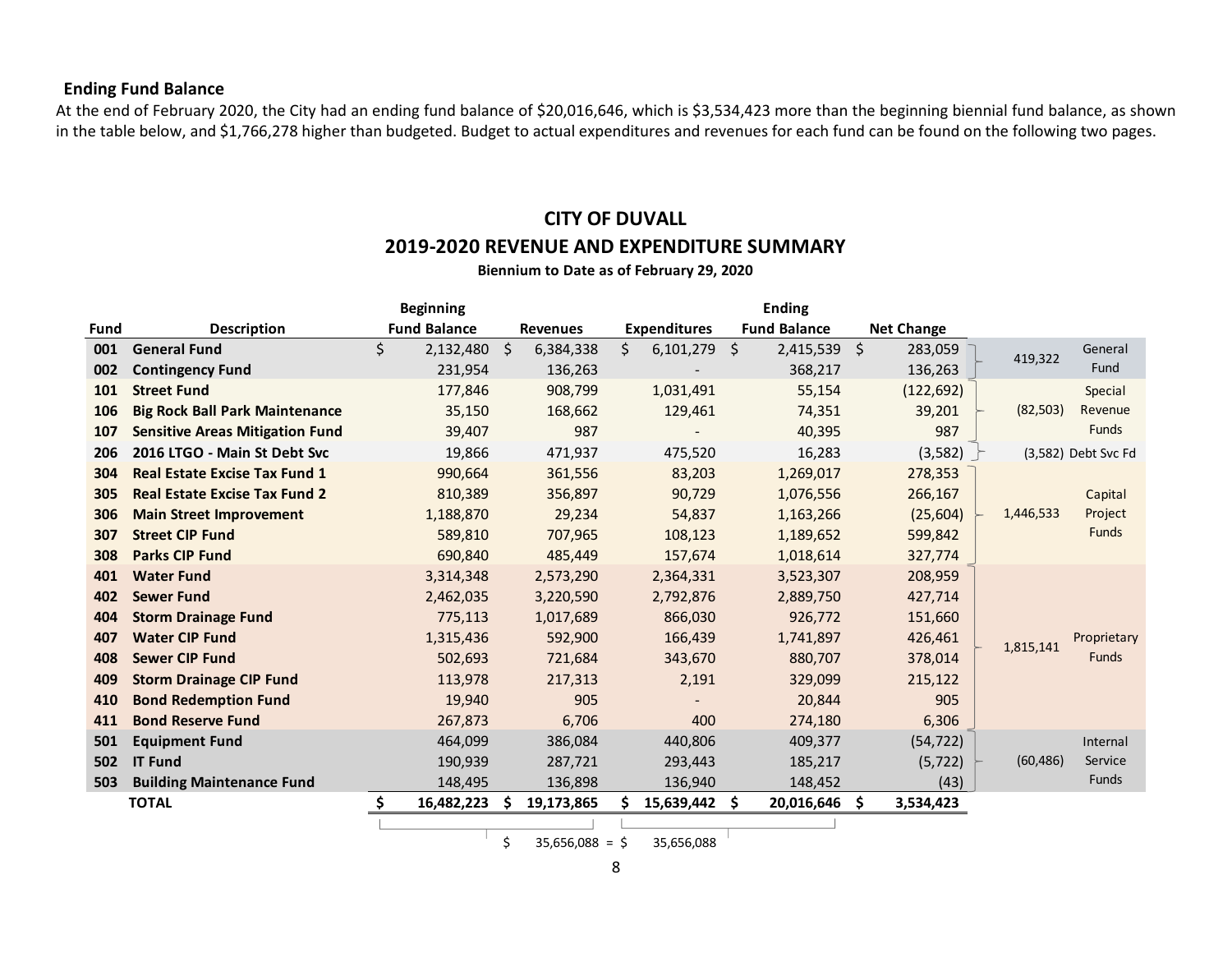# **CITY OF DUVALL 2019-2020 BUDGET vs ACTUAL - REVENUES**

**Biennium to date as of 02/29/2020**

|             |                                        |                  |     |                   |    | <b>BTD</b>        | BTD %            |    | <b>Thru Feb</b> |     | <b>Thru Feb</b> |        |
|-------------|----------------------------------------|------------------|-----|-------------------|----|-------------------|------------------|----|-----------------|-----|-----------------|--------|
| <b>Fund</b> | <b>Description</b>                     | <b>Budget</b>    |     | <b>BTD Actual</b> |    | <b>Difference</b> | <b>Collected</b> |    | 2019            |     | 2020            | % Δ    |
| 001         | <b>General Fund</b>                    | Ś.<br>11,308,519 | \$  | 6,384,338         | \$ | 4,924,181         | 56%              | Ś. | 645,114         | -\$ | 718,754         | 11%    |
| 002         | <b>Contingency Fund</b>                | 262,860          |     | 136,263           |    | 126,597           | 52%              |    | 523             |     | 1,864           | 256%   |
| 101         | <b>Street Fund</b>                     | 1,688,459        |     | 908,799           |    | 779,660           | 54%              |    | 31,321          |     | 50,034          | 60%    |
| 106         | <b>Big Rock Ball Park Maintenance</b>  | 368,474          |     | 168,662           |    | 199,812           | 46%              |    | 2,345           |     | 7,664           | 227%   |
| 107         | <b>Sensitive Areas Mitigation Fund</b> | 971              |     | 987               |    | (16)              | 102%             |    | 89              |     | 205             | 130%   |
| 206         | 2016 LTGO - Main St Debt Svc           | 940,963          |     | 471,937           |    | 469,026           | 50%              |    |                 |     |                 |        |
| 304         | <b>Real Estate Excise Tax Fund 1</b>   | 577,910          |     | 361,556           |    | 216,354           | 63%              |    | 47,287          |     | 46,586          | $-1%$  |
| 305         | <b>Real Estate Excise Tax Fund 2</b>   | 573,370          |     | 356,897           |    | 216,473           | 62%              |    | 46,880          |     | 45,612          | $-3%$  |
| 306         | <b>Main Street Improvement</b>         | 29,227           |     | 29,234            |    | (7)               | 100%             |    | 2,682           |     | 5,892           | 120%   |
| 307         | <b>Street CIP Fund</b>                 | 1,352,867        |     | 707,965           |    | 644,902           | 52%              |    | 10,487          |     | 17,130          | 63%    |
| 308         | <b>Parks CIP Fund</b>                  | 465,441          |     | 485,449           |    | (20,008)          | 104%             |    | 9,424           |     | 5,158           | $-45%$ |
| 401         | <b>Water Fund</b>                      | 4,661,304        |     | 2,573,290         |    | 2,088,014         | 55%              |    | 429,141         |     | 465,633         | 9%     |
| 402         | <b>Sewer Fund</b>                      | 5,010,894        |     | 3,220,590         |    | 1,790,304         | 64%              |    | 619,230         |     | 654,286         | 6%     |
| 404         | <b>Storm Drainage Fund</b>             | 1,557,860        |     | 1,017,689         |    | 540,171           | 65%              |    | 191,615         |     | 204,138         | 7%     |
| 407         | <b>Water CIP Fund</b>                  | 985,981          |     | 592,900           |    | 393,081           | 60%              |    | 13,250          |     | 116,263         | 777%   |
| 408         | <b>Sewer CIP Fund</b>                  | 1,206,629        |     | 721,684           |    | 484,945           | 60%              |    | 13,092          |     | 133,433         | 919%   |
| 409         | <b>Storm Drainage CIP Fund</b>         | 261,235          |     | 217,313           |    | 43,922            | 83%              |    | 1,580           |     | 16,896          | 969%   |
| 410         | <b>Bond Redemption Fund</b>            | 2,216            |     | 905               |    | 1,311             | 41%              |    | 47              |     | 106             | 123%   |
| 411         | <b>Bond Reserve Fund</b>               | 6,599            |     | 6,706             |    | (107)             | 102%             |    | 604             |     | 1,388           | 130%   |
| 501         | <b>Equipment Fund</b>                  | 377,465          |     | 386,084           |    | (8,619)           | 102%             |    | 1,040           |     | 3,287           | 216%   |
| 502         | <b>IT Fund</b>                         | 568,785          |     | 287,721           |    | 281,064           | 51%              |    | 415             |     | 1,043           | 151%   |
| 503         | <b>Building Maintenance Fund</b>       | 268,881          |     | 136,898           |    | 131,983           | 51%              |    | 328             |     | 773             | 135%   |
|             | <b>TOTAL</b>                           | 32,476,910       | \$. | 19,173,865        | S. | 13,303,045        | 59%              |    | \$2,066,495     |     | \$2,496,144     | 21%    |